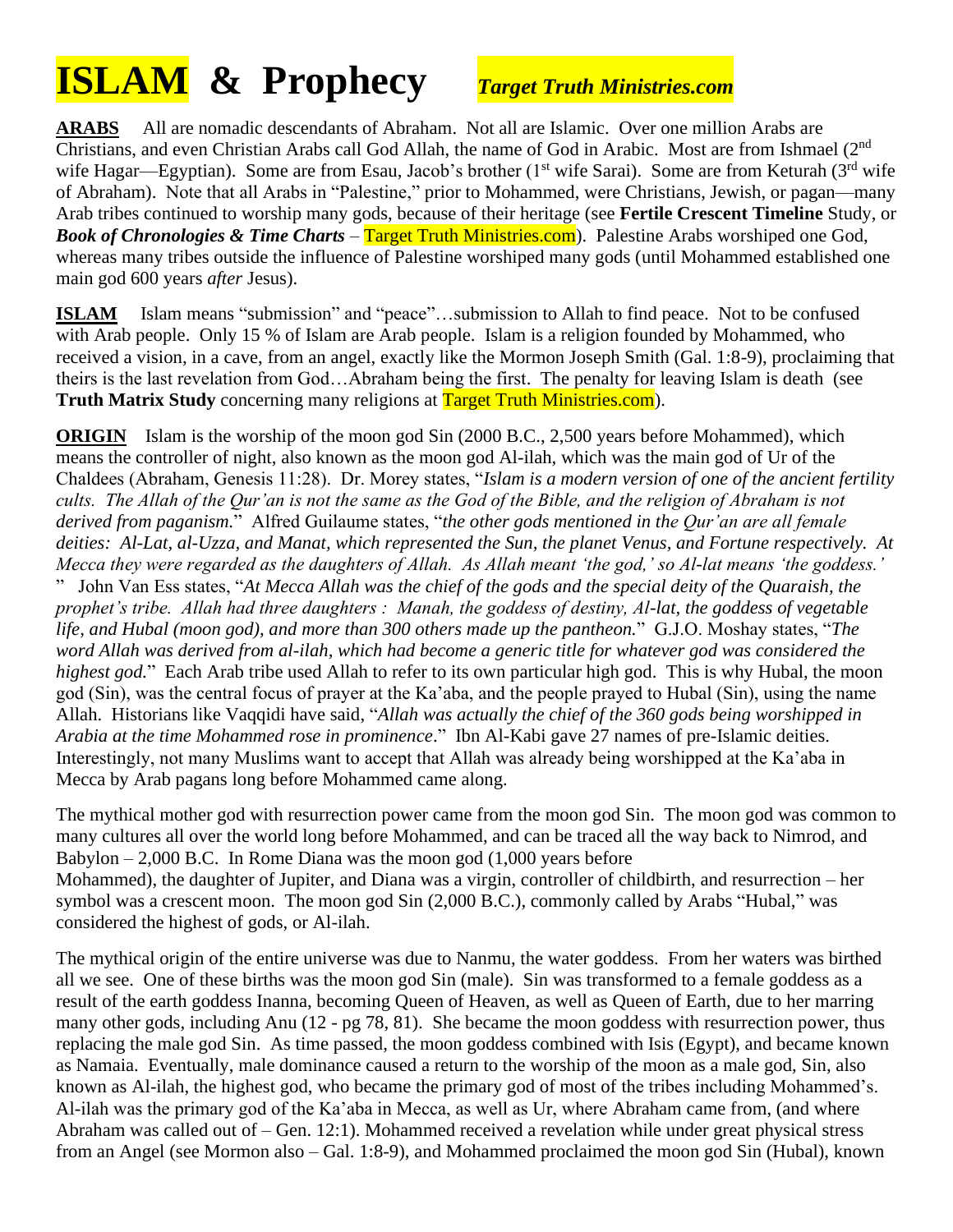as Al-ilah to the Arab tribes, to be the one true god—Allah. (see **The Queen of Heaven** Study, or books *Flat Earth & Genesis*, or *God's Plan / Satan's Plan* – Target Truth Ministries.com). Daniel 11:37 denotes that Allah, the "so-called" god of Abraham, is not the same as the true God of Moses, by asserting that false faiths end up worshiping "other" gods, not the one true God of Abraham. Today, both witchcraft and Islam share the exact same symbol – a crescent moon with a star. In Satanism and witchcraft, Lucifer is lower than the Moon God, which is also true also of Islam.

The black cube in Mecca (Ka'aba - most holy site), was to honor all the gods, and primarily the mood god Allah (Al-ilah). A believer is called Moslem (Muslim). The goal of Islam is to overtake the whole world for Allah (see quotations from Quran), peacefully or forcefully, to overtake the Jew and the Christian who pervert their god. Islam is not to be confused with Arabs, many of whom are Christian. Eleven million Americans are Muslims. If only  $\frac{1}{2}$  of one percent are radical, that means there are 50,000 extremists in America. Louis Farrakhan, the leader of Nation Islam here in the United States, was considered by many to be very extreme, and his group claimed up to one million followers. Louis Farrakhan claimed to have met with Mohammed when he was transported to the "mother ship" which supposedly exists above our earth. They claim the Jewish people actually caused 9-11.

**MECCAN CHRONICLES** From Mohammed's period - state that all Jews are to be annihilated.

**QURAN** The Quran is divided into 114 chapters, called suras, and they are unequal in length. Eighty-six chapters were revealed during the early Meccan period (the period of peaceful co-existence), and twenty-eight were revealed later at Medina (the period of holy war to preserve and advance Islam). The suras (chapters), are not in any chronological or logical order. Generally speaking, the chapters are arranged according to length, with the exception of the first chapter, which functions as a short introductory prayer. The Qur'an was revealed to Muhammad over a period of 22 years from 610-632 A.D., when Mohammad died. In 650 A.D., the 3<sup>rd</sup> Caliph established the text of the Qur'an which exists today. Sura 16:101 reads Allah can change his revelations. Sura 41:9-10, 12 reads Allah took eight days to create the world, and Sura 50:38 reads creating humans took six days. Muslims believe Ishmael (**Gen. 16**), is the chosen linage, not Isaac, and that it was Ishmael who Abraham was to sacrifice (**Gen. 21-22**).

- 5:82 Jews are the main enemy of Islam.
- 5:51 Jews and Christians are defiled filth and not to be trusted.
- 2:61 Jews are vileness, and are separated from Allah.
- 3:112 The just reward for Jews is destruction.
- 3:156-159 Those who die during a Jihad (holy war), are martyrs and receive immediate entrance into paradise (4:74-76, 9:88-89, 111 – 12:58-59, 61:4,9-13).
- 3:167-175 To be a martyr is the ultimate show of submission and devotion to Allah.
- 5:51 To take a Christian or Jew for a friend is to offend Allah.
- 9:112 The Umma (true believer of Islam), has the promise of Allah, written in the blood of the moon, that paradise comes to those who kill and are killed in a holy war.

**HADITH** – Note that the text which is used to interpret the Qur'an is called the **Hadith**. The Hadith is said to amplify the Qur'an, because it quotes the actual words and actions of Muhammad. Muslims follow the example of Muhammad laid out in the **Hadith**. The Qur'an is said by Islam to be ambiguous without the Hadith. The Hadith was put together around 860 A.D. by Sahih-Al-Bukhari, 200 years after Muhammad's death.

- 4:177 The end times and peace will not come until the Jews are subdued.
- Hadith says the only assured way to paradise is to die in jihad, a holy war, otherwise there is no guarantee. Even if one keeps all the five pillars, Allah may still overlook you. Those that overcome suffering, and are purified in hell, may be acceptable to paradise, but there is still no assurance.
- Hell contains mostly women.
- Those who commit suicide, not as a result of jihad, will stay in hell for all eternity.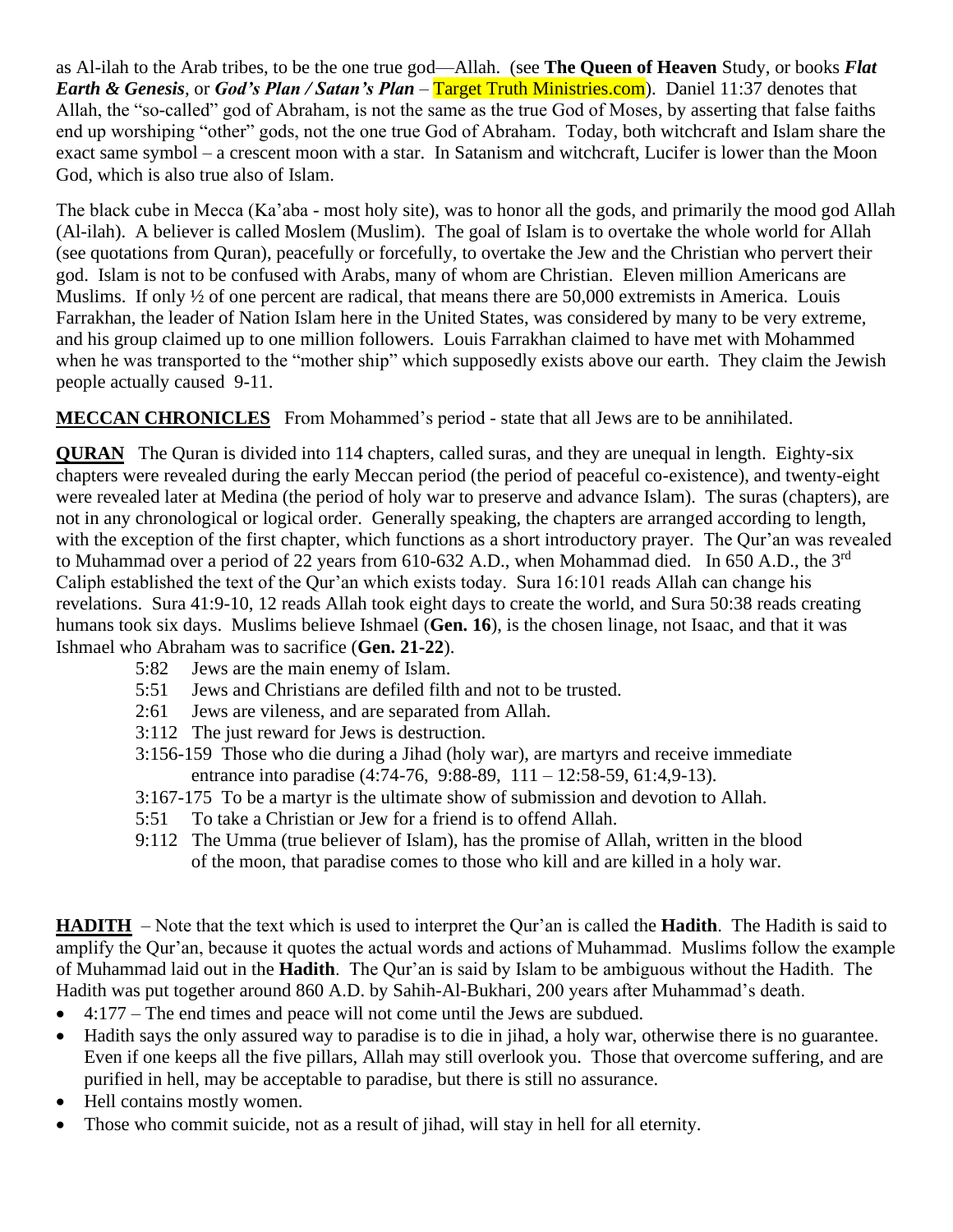- Muhammad taught that women were less intelligent. Women are not considered inferior, but dangerous, and therefore must be controlled.
- Women must worship separately.
- Women must cover their hair, as hair is an object of sexual temptation (1 Cor. 11:10 see **Angels** Study, or book *Flat Earth & Genesis* – Target Truth Ministries.com).
- Women can marry one Muslim man, whereas men can marry up to four women, and they can be non-Muslim. Women cannot divorce, whereas men can.
- In Paradise men can have many companions, otherwise, women mostly stay in hell.

#### **JIHAD**

 *Jihad* means "My struggle." Hitler's *Mein Kompf* means "My struggle." Modern understanding is that Jihad means: My struggle in holy war to overcome the non-believers.

#### **History**

 570 A.D. Mohammed is born, but by six years of age both his father and mother have passed, and he is raised by his uncle Abu Talib in Mecca, who was an elite leader of his tribe, the Quraysh. The center of worship for all the Arab tribes is the Ka'aba, which is maintained by the Quraysh (the tribe of Mohammed), which traces its history all the way back to Adam. Tradition holds that the Ka'aba was rebuilt by Abraham. The Ka'aba held a multitude of idols to various gods of the pagan tribes of Arabia.

 596 A.D. Mohammed married an older woman named Khadija (a merchant), who asked Mohammed to marry her—unheard of in the tribal customs. In 610 A.D., Mohammed has his first revelation in the cave he visits for meditation, and he is unsure of what to do. His wife convinces him that the revelations are real, and that he needs to pursue their lead. They were married for 24 years, and had four daughters, and two boys, both of whom died young. Mohammed's cousin Ali married one of Mohammed's daughters, and this would lead later on, after the death of Mohammed, to the linage of leadership for the Shiite Muslims (see 661 A.D.).

 620 A.D. Mohammed's wife Khadija died, and Mohammed began marring several women from various tribes (16 in total over the years), to unite the tribes under his authority as the prophet of God.

 622 A.D. After 13 years of trying to get the local tribes in Mecca to worship only one God, and being rejected, Mohammed leads his 150 followers to go to Medina, where they can worship the way they want without persecution. This marks the beginning of the Islamic calendar, which is based upon 354 day years (the moon cycle)—the Islamic year will be 1442 on the Roman calendar in 2020. Medina has several tribes in the area, including a Jewish community, as well as several pagan communities.

 624 A.D. The tribes in Mecca still wanted Mohammed to follow their customs of many gods in the Ka'aba, and kept trying to intimidate Mohammed, including warfare. Mohammed received a new revelation to fight the unbelievers, and Mohammed's followers withstood their attacks, including one where the Jewish tribes aligned themselves with the Meccans, because Mohammed was denying the Jewish community to live by their own laws, and demanded the Jewish tribes to submit to Islam and Mohammed's laws, including no longer allowing the Jewish people to pray toward Jerusalem, but instead requiring the Jewish people to pray toward Mecca and the Ka'aba. As a result of supporting the Meccans, the Jewish men were all killed by Mohammed, and their wives and children were enslaved.

 After several years, Mohammed took his people to Mecca for the Hajj, the traditional visit to the Ka'aba for the Arab tribes. The tribes in Mecca did not fight Mohammed, yet still rejected Mohammed's visit. However, the Meccan's agreed that one year later they would let Mohammed and his followers come to Mecca for the Hajj. A year later they entered without any resistance. After that, with his new found acceptance, Mohammed returned to Medina and established the great Mosque of Medina, where he ruled and forged the new faith of Islam.

 Mohammed and this new religion of worshiping only one god (Allah), was now accepted along with pagan practices, and eventually, the new faith of Islam replaced all the pagan ways. Mecca, being the historical home of the Ka'aba, became the primary center of worship for Islam.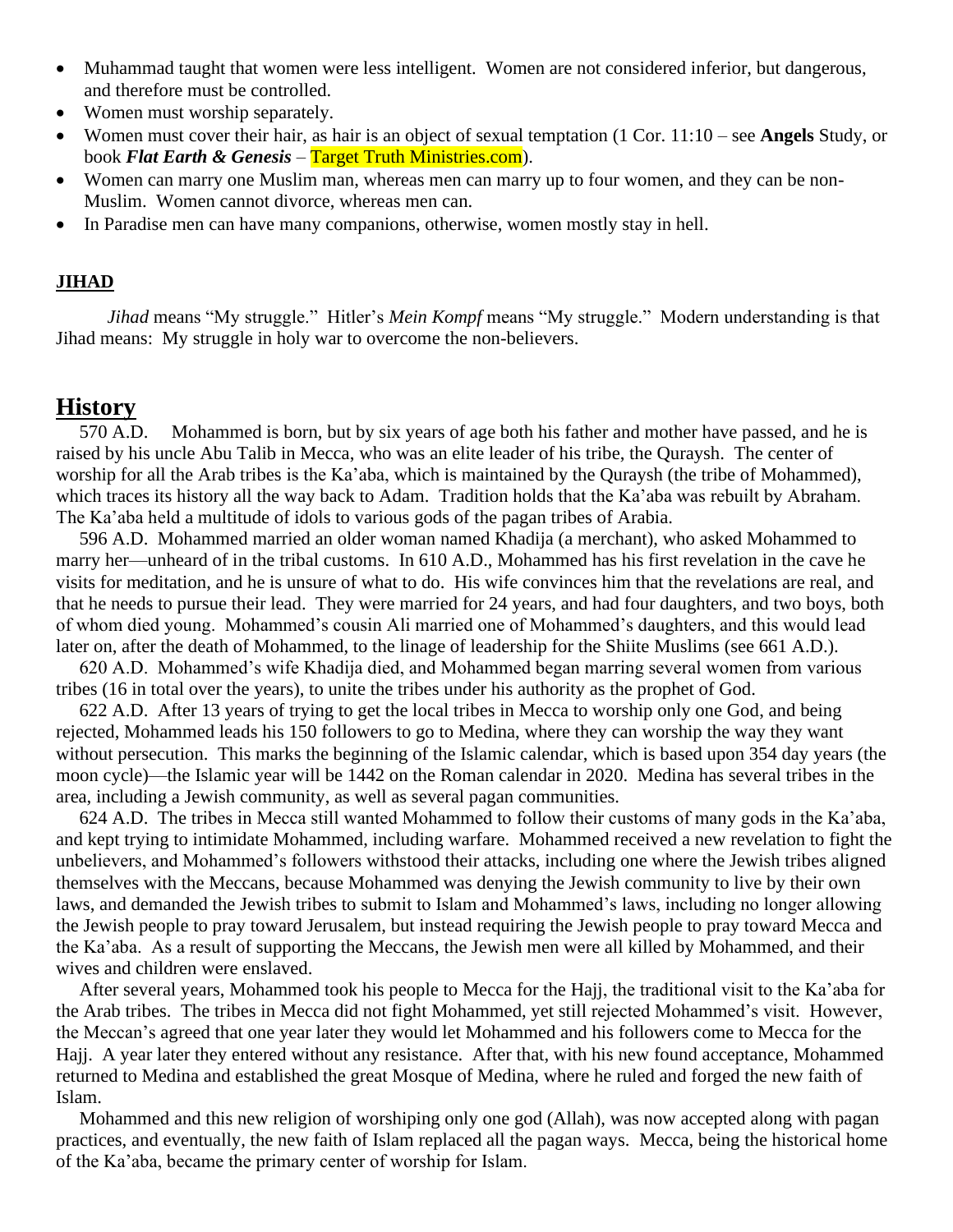632 A.D. Mohammed dies, poisoned by the widow of a man he had executed (15).

 632 to 634 A.D. Much of Aribia tried to leave Islam, having been forced into it. The followers of Mohammed enforced obedience to Allah, which resulted in the killing of 70,000 Arabs during the Wars of Apostasy to reconvert Arabia. What had been known as the "Ummah" (the community of various groups even including the Jewish tribes in the very beginning in Medina), is now replaced by the newly defined "Ummah," which is the community of Islam only, following only the laws of Islam from the last writings of Mohammed—Sura 9—Convert, or be killed, or treated as property (slaves).

 636 A.D. Iran / Persia (Pagans under Sassyan) battle Saudi Arabia (Muslims under Saad Abi Waggas) at the battle of Al Qadisya for control of entire region, and even though greatly outnumbered, the Muslims win what is called a Jihad—a Holy War to serve Allah. This begins the establishment of Islam across the entire region outside of Saudi Arabia.

 638 A.D. Two Arab cities are established as strongholds in the area of what becomes known as Iraq— Kufa and Basra.

 661 A.D. The center of Islam has moved east from Saudi Arabia into the old Persian empire, and Islam splits into two basic camps—Shiite and Sunni. The Shiite follow the leadership of the decedents of Ali, the cousin of Mohammed who married Mohammed's daughter, and they consider the bloodline as divinely inspired (called Imams), and settle their base in Iraq. The Sunni follow the leadership of whomever the community of elders select, following the original tribal method of the Umcyyad tribe –the first rulers in Saudi Arabia, and they base their center of authority in Damascus, in what is Syria today.

752 A.D. Sunni Islam chooses Baghdad as the center of the Sunni Muslim world.

1258 A.D. Genghis Kahn's armies conquer Baghdad. This is considered the "Dark Ages" for Islam.

 1453 A.D. Turkish Ottomans, which are Sunni, take control of Byzantium from the old Roman Empire and rename Byzantium as Istanbul.

 1534 A.D. This is considered the high point of Islam under Suleiman the Magnificent, as they take back Baghdad and establish Shira law.

1638 A.D. Iraq becomes part of the Turkish Ottoman Empire.

1850 A.D. The Ottoman Empire divides Iraq into the three basic tribal areas we see today.

1908 A.D. Oil is discovered in Iran.

1909 A.D. Britton enters the oil market in Iran.

1914 A.D. Germany declares war against Russia—WWI—The Ottoman's join with Germany.

1916 A.D. Britton's holdings are threatened, and they capture and hold Baghdad.

1918 A.D. Britton controls all of Iraq as the Ottoman's and Germany are defeated.

1919 A.D. Britton and France divide control of the Arab nations under the Iraq Mandate.

1920 A.D. Iraq people revolt against British control.

 1921 A.D. Britton installs an Arab leader, King Feisal (a Saudi Arabian Meccan decedent of Mohammed), but to the people of Iraq, the king was an outsider.

1932 A.D. Iraq becomes part of League of Nations.

 1940's British blamed for oil creating a wealthy ruling class and leaving most Arabs in poverty, and again Islamic areas join with Germany and Hitler—even an SS squad is under Islamic control with the purpose of eliminating the Jewish population. However, for a second time Germany is defeated, and the Islamic peoples come under British and French control. This eventually develops into land being set aside for the nation of Israel in 1948.

1958 A.D. King Feisal's son is now king and is assonated in a revolution.

1963 A.D. In Iraq, the Baath Party (Resurrection Party), rises to power.

1968 A.D. Baath Party in Iraq takes over—Saddam Hussein comes to power in 1979.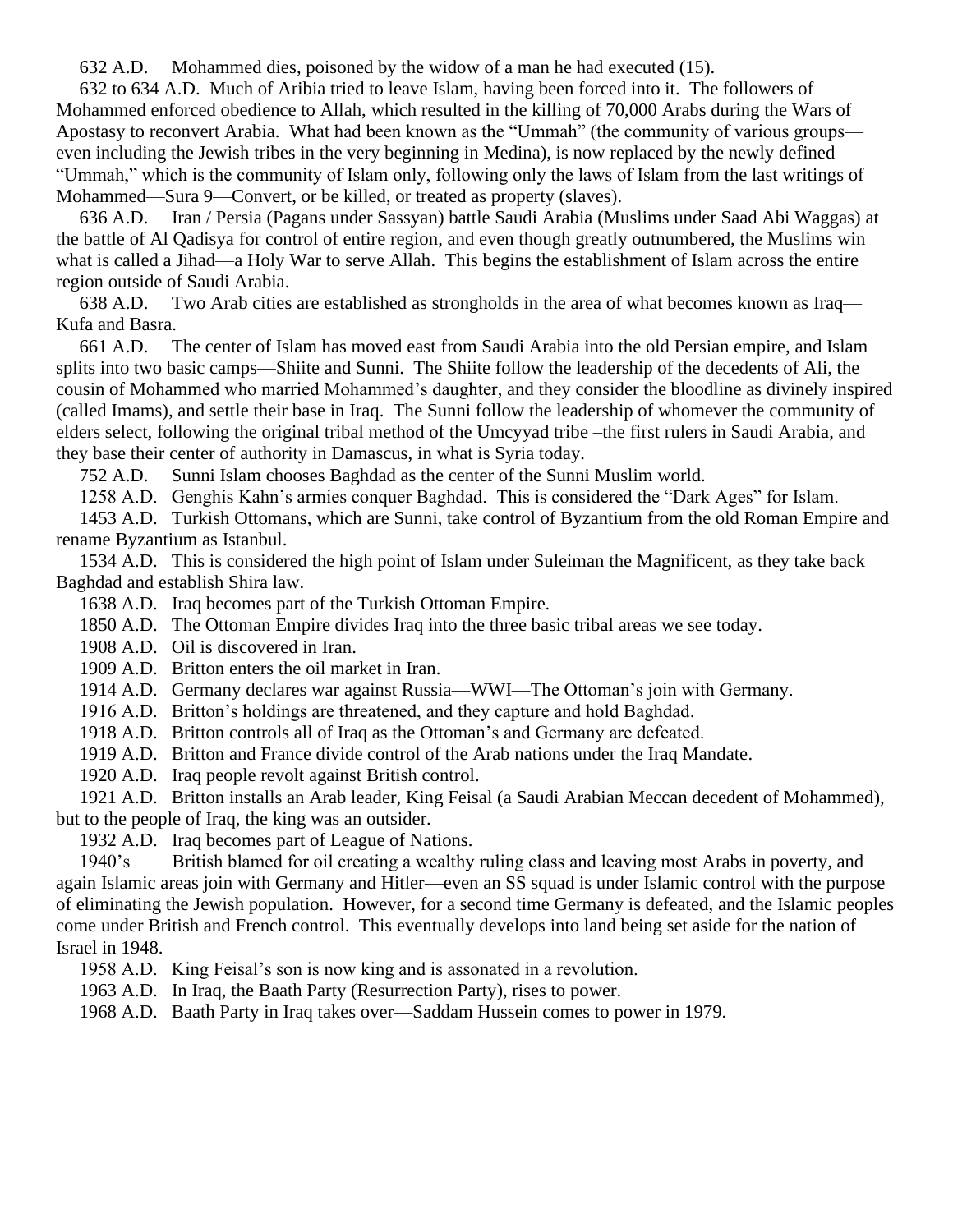

of war" for all others. Islam has been misused by Christians are to respect a person's right to reject God – some people who see it as a religion of peace for it is their right to deny God receive hell (**Matt. 5, 6, 7**). convert people to Islam, or rule them as sub-human. to convert people by force. **Qur'an Sura** 2:191-193; 5:33; 5:51; 8:12, 38-39, 67; 9:5; 9:29, 41, 73; 33:60-62; 47:3-4; 48:17; 66:9; 98:6

 **Hadith** 4-52-196, 4-53-386, 4-53-392, 8-82-705 **Hadith-Bukhari** 52:65, 256

compensate for sin and mistakes.

power to intervene in **this life**. conversion to the fundamental position. conversion to the fundamental. **Quran** 8:38-39; 9:5, 11, 29, 193 **Hadith-Sihah** 1:33; 19:4294 **Hadith-Bukhari** 2:24; 59:643; 60:40; 60:80

early teachings of peace, and co-existence. carried out by Christ alone.

**Qur'an** Sura 5:33, 47:4, 98:6 mind in this life.

• **Law** – Sharia law is based upon the Quran, and **Law** – whatever laws are established by the local using the example of Muhammad, as laid out in the governments. Christians are to submit to biblical Hadith and interpreted by the religious leaders. Sharia principles, and resist pagan ways. will be the law of the governments for all Islamic See government above. nations.

and subject to being killed, as one would kill an ape, which Jesus will carry out in the judgment to come

 **Qur'an** Sura 5:33, 5:51, 8:67, 9:5, 9:29, 47:4, 98:6 **Hadith** 4-52-196, 4-53-386, 4-53-392, 8-82-705

## **ISLAM CHRISTIANITY**

• **A religion** of peace for Islamic countries, referred **A religion** of peace for the individual (**John 14:26-27**, to as the "House of peace," as opposed to the "House **16:33**). This world will not have peace (**Matt. 10:34-39**). all people, when it is the duty of Muslims to Christianity has been misused by some people who want

• **Good or Bad?** All people are basically good. **Good or Bad?** All people are sinners at conception People do sin and must do good works to (**Rom. 3:10-12**). No works will save us (**Eph. 2:8-9**).

• **Fundamental** elements of Islam are that **Fundamental** elements of Christianity are that Jesus is not Allah is not tolerant – Allah is patient. Muslims tolerant – Jesus is patient. Christians are called to be are called to be patient until they are in a position of patient until Jesus intervenes, in the judgment at **the end**.

Fundamental Muslims are called to force or coerce Fundamental Christians are *not* called to force or coerce

To tolerate Christian groups in society, is to invite To tolerate Fundamental Islamic groups in society, is to the **sword**. Muslims are taught that the later invite **debate**. Christians are not to use force, only warn teachings of Muhammad (Jihad), override the the world of the judgment to come. Judgment will be

**Judgment** - Muslims believe they are correct. **Judgment** - Christians believe they are correct. Christians Muslims believe others are lost, and going to Hell. believe others are lost, and going to Hell. Jesus will be Muslims are to convert non-believers by force if the judge (**John 5:22**). Christians are to spread the Word necessary. (**Rom. 10:13-17**).

**Instruct** a person they must follow Allah, and **Instruct** a person they must follow Jesus, and the ways of the Islamic laws, or they will be punished with death Jesus, or they will be punished with eternal hell in the in this life, and hell in the next. life to come (**Matt. 28:16-20**), and suffer a lack of peace of

**The government** is to be controlled by the law **The government** and the laws are to be submitted to by of Islam. Arabic must be the language of the world. the Christian If the laws are opposed to the teachings of Peace treaties must expire in 10 years maximum, Jesus, then a Christian is to accept punishment rather than and used only to strengthen the Islamic position. deny God (**Matt. 22:21, Mk. 12:17, Rom. 13, 1 Pet. 2 :13-16)**. Jesus established the laws for Christians **(Matt. 5,6,7,15,etc).**

• **To deny Allah**, or deny Islam, or deny the **To deny Jesus**, and God's laws, is to separate oneself from Islamic laws, is to show yourself to be sub-human, the kingdom of God, and to be subject to eternal separation, or pig, and hell thereafter. (**Mk. 9:43**).

• **Evidence** Islam has no evidence of any power **Evidence** Christianity has eyewitness evidence, of hundreds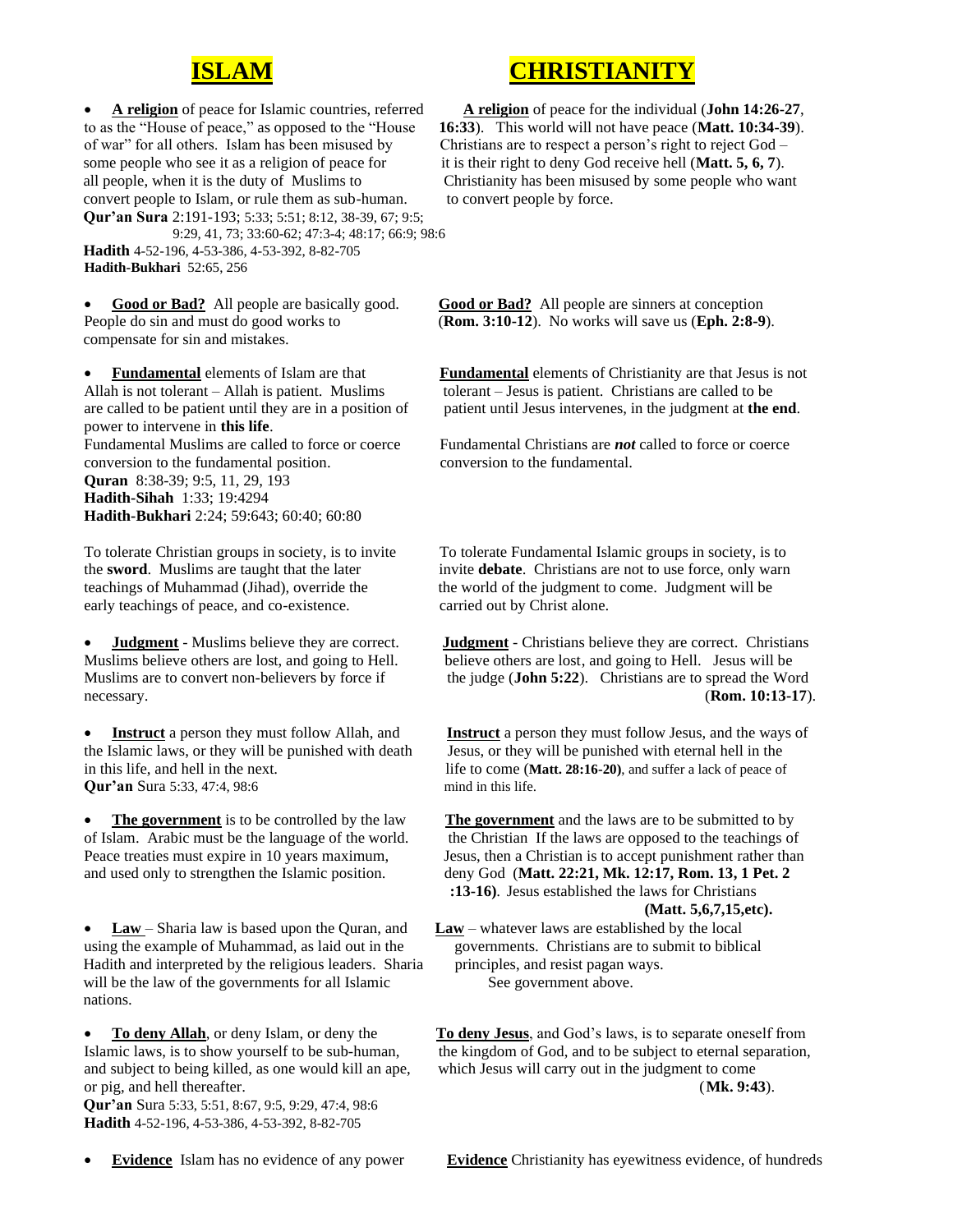Mormon faith, an angel convicted Mohammed— fulfilled (**Luke 16:31**)—see Message/Study "Great

#### **Galatians 1:8-9**.

(see Hand Out on **Evidences** – *The Truth Matrix* – at Target Truth Ministries.com)

or homosexual relations. (**Matt. 15:17-20**).

• **Lying** – To protect Islam, it is **Lying** – Do not lie (**Ex. 20:16; 23:1**). acceptable to lie – otherwise, it is not acceptable to lie (**Qur'an** 16:106; 9:3—**Hadith-Bukhari** 49:857; 84:64-65).

**Quran** Sura 3:28, 16:106 **administered by Jesus at the judgment to come. Hadith** 4-52-269, 7-67-427 **Matt. 15, 19; John 5:28-29**

three questions to determine if they are worthy of heaven. 1) Who is his Lord? 2) What is his religion? 3) Who is his prophet? Heaven can be earned by good works to overcome shortcomings. There is no assurance of entering heaven except through dying in Jihad, a Holy War to advance Allah.

over death. Islam is a philosophy of how to live in this of people, on several occasions, over many weeks, seeing world, with no evidence to support their view of life Jesus returning from the dead, and promising that those after death. The only miracle of Islam is the Quran, who trust in Him will be received into His kingdom, and which was written by Allah, as Mohammed could not others sent to hell (**1 Cor. 15:1-8; Acts 1:1-8**). There are read or write. No early manuscripts exist. Like the hundreds of prophecies which are very exacting that have Prophecies" at Target Truth Ministries.com.

• **Adultery/fornication** – sex outside of marriage **Adultery** – sex outside of marriage, or homosexual relations

**Punishment** – **Punishment** – **Punishment** – may be none – to be determined requires head to be severed. by government. Christians are to be admonished by the church **Hadith** 2-23-413 they belong to, and if unrepentant, they will suffer eternal separation, which will be administered by Jesus at the final judgment to come (**Mk. 9:43-44**).

**Punishment** – whatever the Muslim leader **Punishment** – Christians are to be admonished by the establishes in the district you live in. church, and if unrepentant, eternal separation will be

• **Salvation and death** – Muslims believe we are **Salvation and death** – Christian believe we are all sinners at created good, and fall into sin, and must submit to the conception, and that no one can do any works to save conception, and that no one can do any works to save themselves teachings of the Quran to be able to enter paradise. At we need a Savior (**John 14:6**). Only a Holy God can pay the death, most Muslims believe that two angels named price for the debt of sin against our Holy God, and Jesus did just<br>Munkar and Nakir, visit the dead in the grave and ask that (Phil. 2:5-11). No works will save anyone (Eph that  $(Phi. 2:5-11)$ . No works will save anyone  $(Eph. 2:8-9)$ .

**ISLAMIC TRADITION** from Mohammed is that the complete military subjugation of the earth is commanded by Allah (see Islam Prophecy). Also the tradition from the  $13<sup>th</sup>$  century, after the  $12<sup>th</sup>$  Iman disappeared in 974 AD, is that the  $12<sup>th</sup>$  Iman (the Mahdi), will return, and establish Islam as the global religion, and he will reign for seven years before bringing about the end of the world.

- The 12th Iman (the Mahdi), will return to convert the world to Islam. The **Sunnis** basically believe that he is either yet to be born, or may be alive already, and has not yet emerged, or been revealed. The **Shiites** believe the Mahdi (the 12<sup>th</sup> Iman), was hidden by Muhammad until an appointed time. There is a holy well where messages can be left for the Iman, and today some expect the Iman (the Mahdi), to emerge from this well. The leaders of Iran in 2005, announced that they expected this to happen by 2009. Iranian leaders announced in 2014 that the Mahdi had arrived, and is in preparation for Islam to take control over the world.
- A false messiah, a Jew, will lead an army against Islam in the end of days.
- Many Shiites and Sunnis say the prophet Jesus (Jesus seen by these to escort the 12<sup>th</sup> Iman), will be sent by Mohammed, will return to defeat the Jewish army, and Islam will become the sole faith and power, and Jerusalem will become the new Islamic capital.
- Islam expects the Jewish people to attack the Al-Aqsa Mosque, a temple mount worship area at the south end of the temple mount in Jerusalem.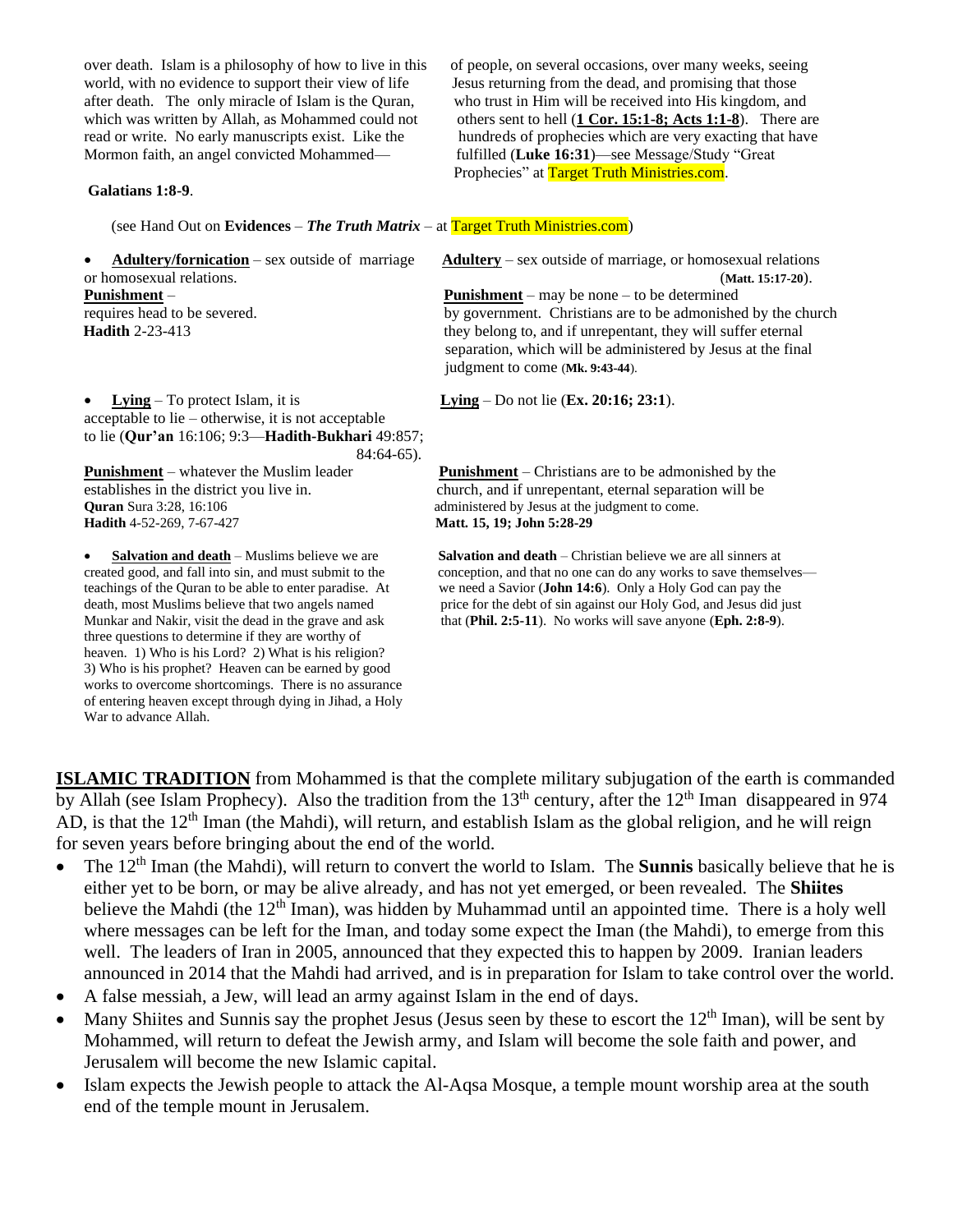• Muslim tradition teaches that the final judgment of all humankind will take place in the Kidron valley between the Dome of the Rock (Temple Mount – Moriah), and the Mount of Olives on the East Side of Jerusalem.

**ISLAMIC PROPHECY** from the 13<sup>th</sup> century, based upon an ancient manuscript held in Suleymaniye Library in Turkey--# 3664/Al-medina Al-Munawana, predicted the end of the world would be ushered in only after three things occurred, as well as the arrival of the lost Mahdi, which was to occur between August 3 2013, and August 4 2014:

- 1) The Jews would control Palestine (Israel lost control 2,500 years ago and regained control in 1948, and in 1967 regained control over Jerusalem—these were a fulfillment of the prophecy given to Ezekiel in chapter four). **This has happened !**
- 2) Only after the Byzantines invade Hijaz (said to have been fulfilled when America, seen as the Byzantines (the west), entered Kuwait and northern Saudi Arabia, the area of Hijaz in 1990's). **This has happened !**
- 3) The long lost Mahdi needs to return. He has arrived per Islamic leaders in Iran (where the well is located that the Mahdi was to come back from). **This has happened !**
- 4) Only after the Jews occupy Al-Aqsa on the temple mount (still to happen).

After these things, the Mahdi (the  $12<sup>th</sup>$  Iman), will destroy the Jew and Christian, and will establish Islam as the global religion, and he will reign for seven years before bringing about the end of the world. According to this prophecy, the seven years of tribulation is to begin in 2016, and the infidel powers (including America), will fail in 2018, and then Israel will be completely destroyed in 2022.

Only after these have occurred, then will the Holy Qur'an be fulfilled, by the Jew being conquered and destroyed. Islam regards the Bible as a corrupted record of God's revelation. Islam sees the Qur'an as the correct revelation, and says the Qur'an has foretold of the Jew being in the land, and then being destroyed, and this is to be accomplished by Islam.

Other Islamic prophecy states the Christian Anti-Christ will actually be a future Jewish Messiah – (not Jesus). Islamic prophecy states we are in the last 120 years of this earth age. The end will be in the year 1,500 on the Islamic calendar (2076 on the western calendar), (1). The Last Days then for Islam began in 1956, exactly in the midst of 1948 and 1967. On, or before, the year 2076, Islam expects that many living will see Jesus, or the 12<sup>th</sup> Iman (Mahdi), return to the earth, to conquer the Jews and Christians in the final holy war, and establish Islam as the rule of the earth. The year 2006 for Islam will see the last generation born before the end (as a generation is 70 years), and it is the duty of this generation to finish the command of Allah, and eliminate the Christian and Jewish presence. Present day Islamic teaching state that Ezekiel 38:5-6 confirms that Iran / Persia, is to lead the assault on Israel…Iran, being the first country listed by God in this passage, and therefore the significant one.

#### **Five Pillars of Faith**

- 1) One God Allah. Jesus was created, and is not God (similar to Jehovah's Witness and Mormon). The term Son of God refers to his being a physical creation and is not a reference to a relationship, and he did not die on the cross, someone else did. But, Jesus was taken to heaven like Enoch and Elijah. The Holy Spirit is the angel Gabriel.
- 2) Pray five times a day (Shia pray three times). Face Mecca (they used to face Jerusalem until 622 A.D.). Women must worship separately. When Mohammed was in Mecca in the early years of his teaching, he taught peace and prayer facing Jerusalem. When he was forced out of Mecca, by other tribes after 13 years, he went to Medina in 622 A.D., and changed his position from peace, to oppression against those who would not accept him as the prophet of God, including Christians, Jews, and Arab pagan tribes. Prayer was now to face Mecca. All "Palestinian" Arabs were Christian in 622 A.D., until Mohammad began to overtake them.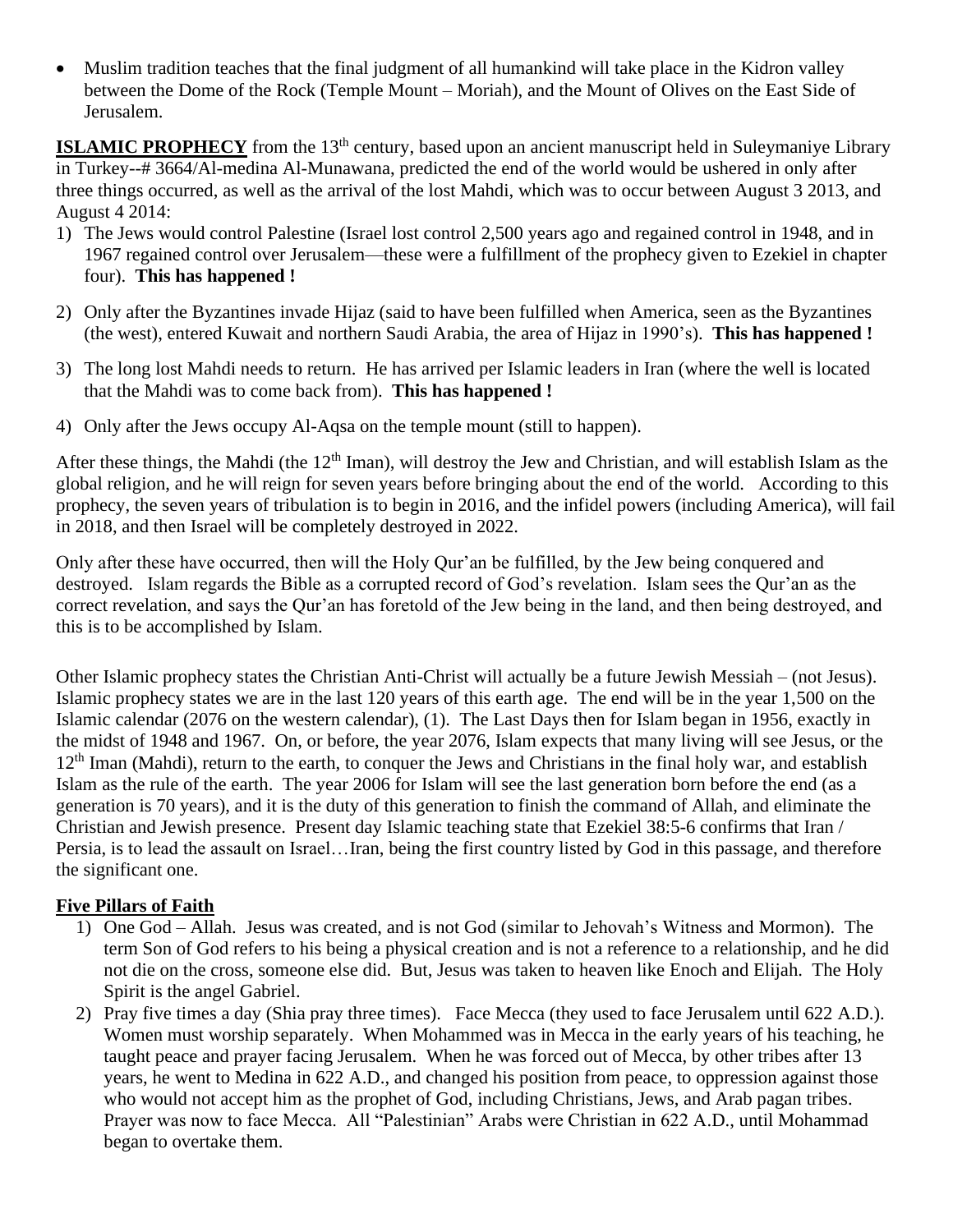- 3) Give 2  $\frac{1}{2}$  % of earnings to help people and strangers the purification tax do good man is not born sinful, man is born good, but weak, and must do good works. A person will prosper if he does enough good work.
- 4) Fast during one month of Ramadan from sunrise to sunset.
- 5) Once in a lifetime do the Hajj to Mecca and the Ka'aba One must cut their hair, wear white clothes, no jewelry, and bathe. They are to circle the Ka'aba three times running, four times walking, and throw seven pebbles (or  $7x7 - 49$ ), at the three stone pillars which represent Satan's temptations of Abraham – Kiss the black stone because Muhammad did it, and because the black stone removes sins. At the end of the pilgrimage there is a feast of sacrifice – a blood sacrifice – as a reminder of Genesis 22 and the story of Abraham sacrificing Ishmael (not Isaac – Sura 37:102,112). Tradition is that Adam and Eve built the Ka'aba, and it was restored by Abraham and Ishmael. Adam was given a white stone when he was forced out of paradise, and it has turned black by taking the sins of pilgrims away as they kiss it.

### **5 Articles of Faith** (Some say 6, the 6<sup>th</sup> being God's Decree)

- 1) Allah is the greatest god.
- 2) Angels are instruments of god's will.
- 3) Holy Book is the Qur'an, an updated revelation of the Bible. The Qur'an respects the Bible, but claims the Bible was corrupted by Jewish people. The Qur'an was revealed to Muhammad over a period of 22 years from 610-632 A.D. In 650 A.D. the 3rd Caliph established the text of the Qur'an which exists today. Sura 16:101 reads Allah can change his revelations. Sura 41:9-10, 12 reads Allah took eight days to create the world, and Sura 50:38 reads creating humans took six days.
- 4) There are 28 prophets of Allah including Moses and Jesus, and Muhammad, who was the last.
- 5) There is a judgment, and hell.

#### **7 th Heaven**

The term  $7<sup>th</sup>$  heaven is associated with Islam, but originates with Aristotle in 300 B.C., and refers to the seven crystal spheres – earth at the center – sun, moon, four planets, and the sphere of the stars (see Hand Out on the **Zodiac** at Target Truth Ministries.com).

#### **Major Groups**

- **Sunnis** 85% of Islam (Egypt's major group). They accept the political leadership and authority of the first three Caliphs (beginning with the close companion, and father-in law of Muhammad, Abu Bakr. The last Caliph, Uthman, was assassinated in 656 A.D., and later on, the authority transferred to the Umayyad dynasty in Damascus, which took over the line of Caliphs, which existed until 1924, through the Ottoman Empire. The spiritual leaders are called "Ulama," and they interpret Shari'a Law from the Quran and Hadith. Sunnis believe salvation comes from being part of the greater community of faith. The Sunnis believe the group, not an individual, exercises control and reveals truth. Al-Qaeda is basically Sunni, with connections to Wahhabis.
- **Shiites** 10 % of Islam (Iran's major group). They follow their Iman (political and spiritual leaders), to receive salvation. The Iman comes from the blood-line of succession belonging to the family of the prophet Muhammad, beginning with Ali, the  $4<sup>th</sup>$  Caliph, who was assassinated (the decedent of Muhammad's cousin Abutalib, who was also Muhammad's son in law). The  $12<sup>th</sup>$ , and final Iman, disappeared, and is expected to return in the end times (see the sections on Islamic Tradition, and Islamic Prophecy). Today, a council of leaders elects a supreme leader called the Ayatollah, and they receive their revelations from cabalists involved in channeling and occultation. The